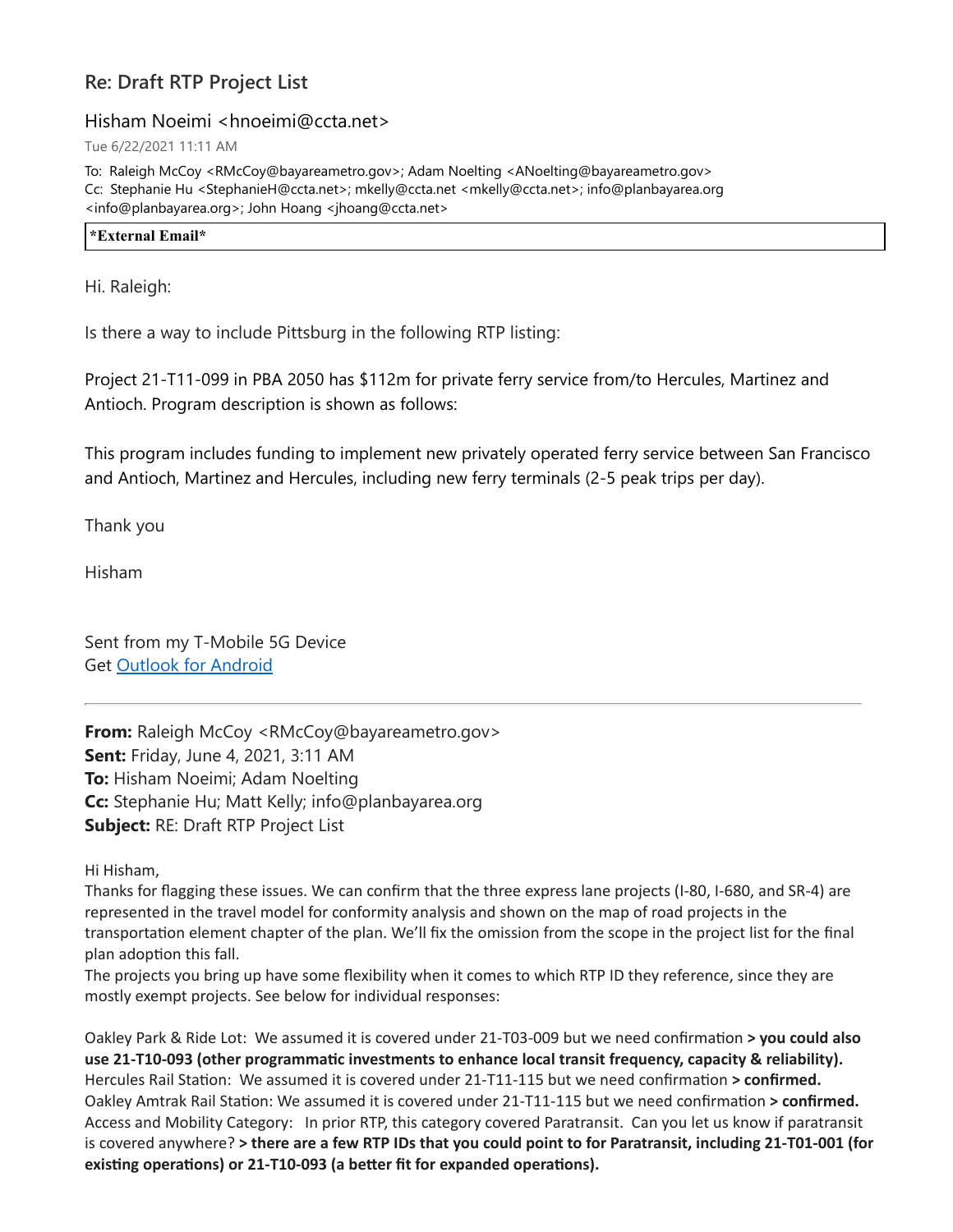All the arterial improvement projects. 21-T07-056 would cover them if the extensions/widenings are less than ¼ mile. I don't believe the ones we submitted meet that requirement **> good catch. The ¼ mile limit on extensions/widenings refers to minor highway improvements, but not arterials. We'll update the scope for clarity for the final plan adoption.**

21-T03-033 description contains a typo as follows: **good catch. We'll update the scope description for 21-T06- 033. The improvement at SR-242 and Clayton Rd is referenced under RTP ID 21-T06-045.**

Unfortunately, we do not have any updates on the additionality issue.

Could you send more information on the scope of the proposed new project? At this point, we have completed the multiyear process to develop the transportation project list and are in the middle of environmental analysis. While it's not possible for us to add projects during this analysis phase, MTC/ABAG could consider amending the plan after its adoption this fall to integrate new investments, though that would require a commensurate removal of projects to keep the transportation project list fiscally-constrained.

We can set up a time to discuss these questions/comments in more detail next week.

Best, Raleigh

Raleigh McCoy Planner, Regional Planning Program [rmccoy@bayareametro.gov](mailto:rmccoy@bayareametro.gov) | 415-778-6742

**Bay Area Metro** | bayareametro.gov Metropolitan Transportation Commission Association of Bay Area Governments

**From:** Hisham Noeimi <hnoeimi@ccta.net> **Sent:** Thursday, June 3, 2021 9:41 AM **To:** Raleigh McCoy <RMcCoy@bayareametro.gov>; Adam Noelting <ANoelting@bayareametro.gov> **Cc:** Stephanie Hu <StephanieH@ccta.net>; mkelly@ccta.net **Subject:** RE: Draft RTP Project List

## **\*External Email\***

Raleigh/Adam:

Just checking if you got my email below. Your responses are needed to ensure we get a chance to revise the TIP by June 8 as requested by Adam C.

Thanks for your help.

Hisham

**From:** Hisham Noeimi **Sent:** Thursday, May 27, 2021 4:16 PM **To:** Raleigh McCoy [<RMcCoy@bayareametro.gov](mailto:RMcCoy@bayareametro.gov)>; Adam Noelting <[ANoelting@bayareametro.gov](mailto:ANoelting@bayareametro.gov)> **Cc:** Stephanie Hu [<StephanieH@ccta.net](mailto:StephanieH@ccta.net)>; Matt Kelly [<mkelly@ccta.net>](mailto:mkelly@ccta.net) **Subject:** Draft RTP Project List

Hi Adam/Raleigh: